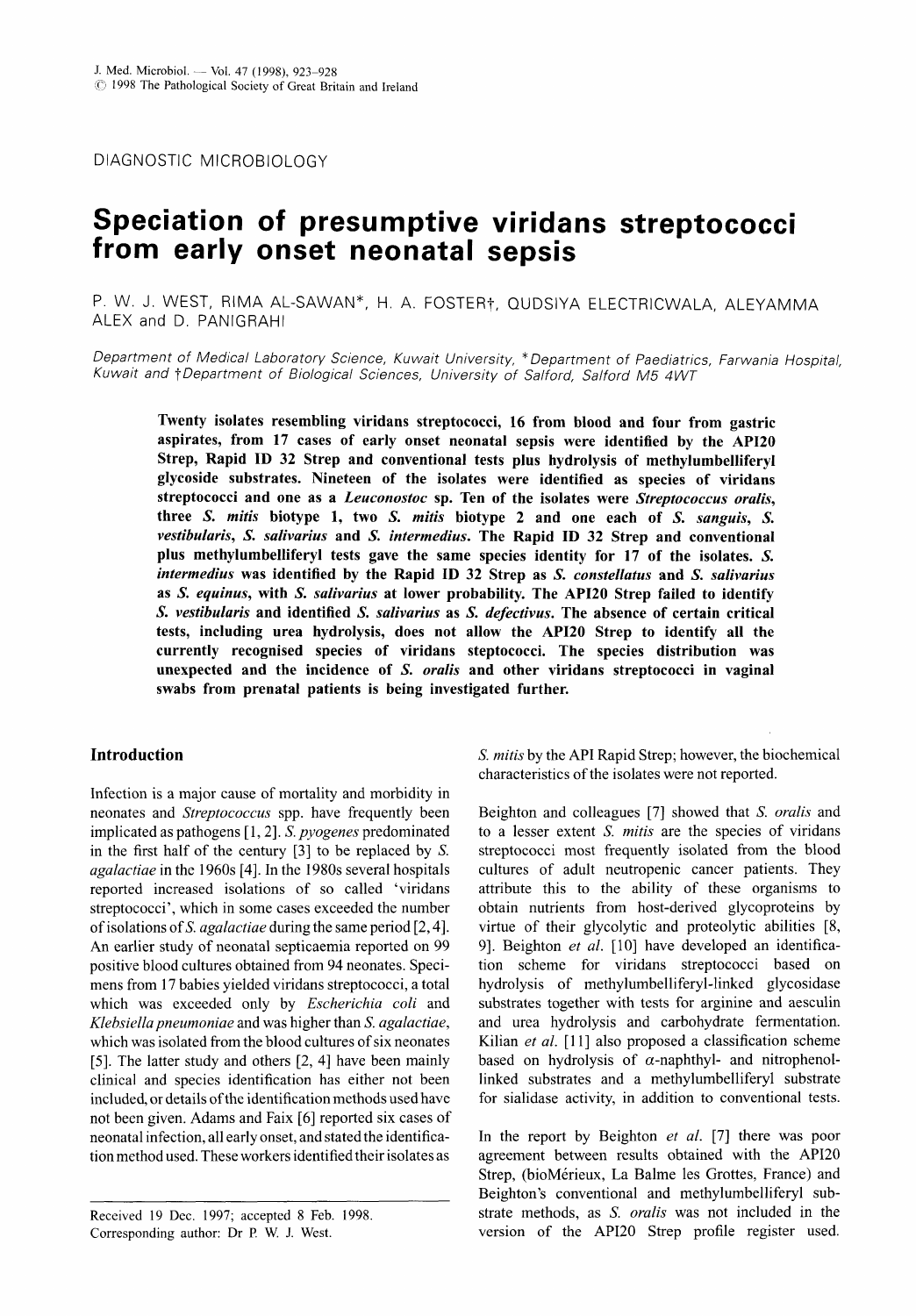#### 924 P. W. J. WEST *ETAL.*

However, *S. oralis* is included in the most recent version (V5.1) that has been issued by bioMérieux. BioMerieux have also introduced the Rapid ID 32 Strep which includes more tests for glycosidases and proteases than the API20 Strep, and identifies viridans streptococci according to nomenclature which more closely fits currently accepted taxonomy  $[10-12]$ .

Until 1995 we identified neonatal streptococci by the API20 Strep system. We have now converted to the Rapid ID 32 Strep, and during the transition period isolates were profiled with both systems. Isolates were also tested by conventional tests based on those of Waitkins *et al.* [13, 141 and with methylumbelliferyl substrates as described by Beighton et al. [10].

## **Materials and methods**

## *Bacterial strains*

Twenty isolates from blood cultures or gastric aspirates of 17 neonates aged  $\leq 2$  days, reported as presumptive 'viridans streptococci' on initial isolation, were investigated. Storage of clinical isolates and control strains was as reported previously [14].

All biochemical tests were performed with cultures grown on Columbia Blood Agar (Oxoid CM331) with sheep blood (Saudi Prepared Media) *5%* incubated anaerobically for 18-24 h. All cultures and biochemical tests were incubated at 37°C. Inoculation of conventional tests was as described previously [ 141.

# *Biochemical tests*

All the organisms were catalase negative, gram-positive cocci or coccobacilli, resistant to optochin.

Arginine hydrolysis was performed by a modification of the method of Waitkins *et al.* [13, 141. Aesculin hydrolysis was tested both in Blood Agar Base (Oxoid CM271) and Brain Heart Infusion Agar (BBL 11065) supplemented with aesculin 0.1% and ferric chloride 0.05% and dispensed in 2-ml volumes in 5-ml bottles; results were recorded daily for 5 days. Acetoin production (Voges-Proskauer test) was determined by the method of Waitkins *et al.* [13]. Dextran and levan production were tested on Trypticase Soy Agar (Oxoid CM131) with sucrose *5%* incubated in air for 3 days, and examined for glossy adherent colonies. Greening on chocolate agar was tested on blood agar base with sheep blood 5% heated for 15 min at 80°C before pouring. Hydrogen peroxide production was detected with 1 -cm squares of blotting paper impregnated with diaminobenzidine 0.1% w/v  $(50 \mu l)$  and glucose 1%  $(50 \mu l)$ . Chocolate agar plates were heavily inoculated with test strains and incubated for 6 h in air. Paper squares with diaminobenzidine and glucose were placed on the growing cultures and on uninoculated control plates. A drop of hydrogen peroxide 3% was dropped on to the

surface of the chocolate agar close to a paper as a positive control. The plates were re-incubated in air and strains that produced a black zone around the paper were recorded as positive for hydrogen peroxide production. Urease activity was tested in Urease Broth (BBL 21098) which was inoculated to give a turbidity of 1.0 McFarland units and incubated for 24 h. Vancomycin susceptibility was performed on Mueller Hinton Agar (Oxoid CM337) with lysed sheep blood *5%.*  Streptococcal grouping was carried out with the Avipath-Strep kit (Omega Diagnostics). Hydrolysis of methylumbelliferyl substrates was performed according to the method of Beighton *et al.* [10], except that  $50-\mu$ ] volumes of substrate and bacterial suspension were used. API20 Strep and Rapid ID 32 Strep methods (BioMérieux), were performed according to the manufacturer's instructions. API results were read with APILAB plus software V5.1 for the API20 Strep and V1.l for the Rapid ID 32 Strep.

# **Results**

All the organisms tested were isolated from blood or gastric aspirate cultures of babies aged  $\leq 2$  days. The source of the organisms and results obtained with conventional tests and methylumbelliferyl substrates are shown in Table 1, together with species identification. The isolates were numbered sequentially after identification to simplify presentation and discussion of the results. Isolates from the same baby that showed biochemical differences were given the same serial number, and recorded as A and B variants. Weak reactions in the Voges-Proskauer (VP) test and for aesculin hydrolysis in conventional media are shown, but were considered as negative for the purpose of assigning species identity.

API20 Strep and Rapid ID 32 Strep profiles and identities derived from the profile number are shown in Table 2. In generating the profile number weak VP and aesculin reactions were recorded as negative.

Ten of the isolates (1-9A) were identified as S. *oralis*  based on their reactions in conventional tests and production of  $\beta$ -galactosidase, sialidase and N-acetyl- $\beta$ -glucosaminidase. All the isolates showed alkaline phosphatase activity in the API20 Strep. The same species identity was obtained for all the isolates with the Rapid ID 32 Strep at probabilities of  $\geq 98.2\%$ , and with the API20 Strep for six isolates at probabilities of  $\geq 99.0\%$ . The four exceptions with the API20 Strep were one isolate that was aesculin positive, identified as S. *oralis* with 89.6% probability, two isolates identified as S. *sanguis* at low probability and one identified as *S. mitis.* The strains identified as S. *sanguis* were recorded as negative for starch fermentation (0270450), but had this reaction been positive (0270451) would have been identified as *5'. oralis* at 99.0% probability. The strain identified as *S. mitis* was recorded  $\alpha$ -galactosidase negative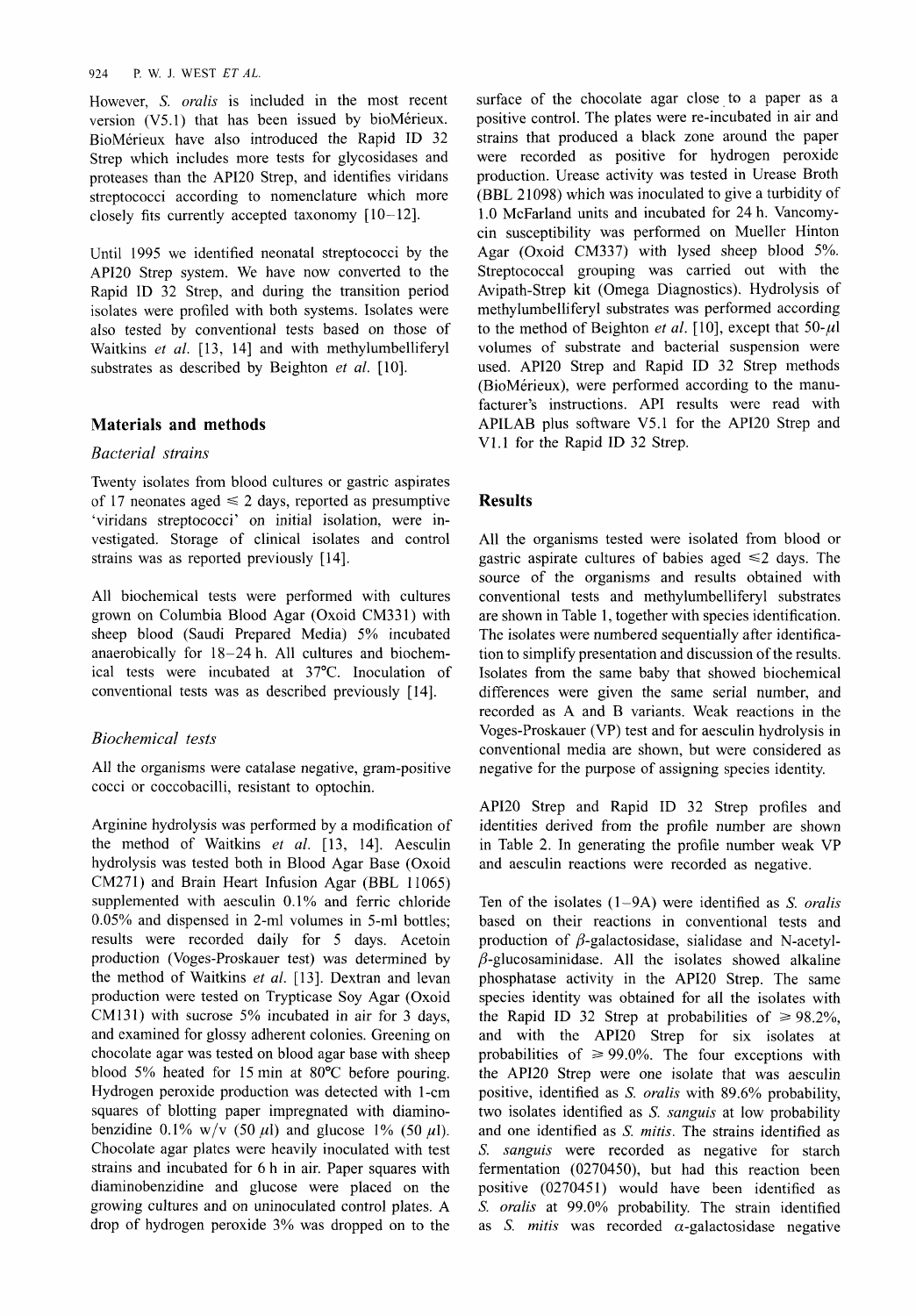| Species identity | Source                                      | arg                                                                 | aes | ይ | $\beta$ -glu | $\alpha$ -gal | $\beta$ -gal | sial | $\beta$ -nag | $a$ -ara                           | $\rm H_2O_2$ | poly                     | <b>AIP</b> | urea                                                                                                                                                                                                                                                                                                                                                                                                                                                                          |
|------------------|---------------------------------------------|---------------------------------------------------------------------|-----|---|--------------|---------------|--------------|------|--------------|------------------------------------|--------------|--------------------------|------------|-------------------------------------------------------------------------------------------------------------------------------------------------------------------------------------------------------------------------------------------------------------------------------------------------------------------------------------------------------------------------------------------------------------------------------------------------------------------------------|
| S. oralis        | Blood                                       |                                                                     |     |   |              |               |              |      |              |                                    |              |                          |            |                                                                                                                                                                                                                                                                                                                                                                                                                                                                               |
| S. oralis        | Blood                                       |                                                                     |     |   |              |               |              |      |              |                                    |              |                          |            |                                                                                                                                                                                                                                                                                                                                                                                                                                                                               |
| S. oralis        | Blood                                       |                                                                     |     |   |              |               |              |      |              |                                    |              |                          |            |                                                                                                                                                                                                                                                                                                                                                                                                                                                                               |
| cralis           | Blood                                       |                                                                     |     |   |              |               |              |      |              |                                    |              |                          |            |                                                                                                                                                                                                                                                                                                                                                                                                                                                                               |
| S. oralis        | Blood                                       |                                                                     |     |   |              |               |              |      |              |                                    |              |                          |            |                                                                                                                                                                                                                                                                                                                                                                                                                                                                               |
| S. oralis        | Blood                                       |                                                                     |     |   |              |               |              |      |              |                                    |              |                          |            |                                                                                                                                                                                                                                                                                                                                                                                                                                                                               |
| S. oralis        | Blood                                       |                                                                     |     |   |              |               |              |      |              |                                    |              |                          |            |                                                                                                                                                                                                                                                                                                                                                                                                                                                                               |
| S. oralis        | Blood                                       |                                                                     |     |   |              |               |              |      |              |                                    |              |                          |            |                                                                                                                                                                                                                                                                                                                                                                                                                                                                               |
|                  | Blood                                       |                                                                     |     |   |              |               |              |      |              |                                    |              |                          |            |                                                                                                                                                                                                                                                                                                                                                                                                                                                                               |
| S. oralis        | Blood                                       | $\mathbf{I}$                                                        |     |   |              |               |              |      |              |                                    |              |                          |            |                                                                                                                                                                                                                                                                                                                                                                                                                                                                               |
| mitis biotype    | Gast asp                                    | ١                                                                   |     |   |              |               |              |      |              |                                    |              |                          |            |                                                                                                                                                                                                                                                                                                                                                                                                                                                                               |
| mitis biotype    | Gast asp                                    | $\overline{\phantom{a}}$                                            |     |   |              |               |              |      |              |                                    |              |                          |            |                                                                                                                                                                                                                                                                                                                                                                                                                                                                               |
|                  |                                             |                                                                     |     |   |              |               |              |      |              |                                    |              |                          |            |                                                                                                                                                                                                                                                                                                                                                                                                                                                                               |
| mitis biotype    | Blood                                       |                                                                     |     |   |              |               |              |      |              |                                    |              |                          |            |                                                                                                                                                                                                                                                                                                                                                                                                                                                                               |
| S. mitis biotype | Gast asp                                    | $^{+}$                                                              |     |   |              |               |              |      |              |                                    |              |                          |            |                                                                                                                                                                                                                                                                                                                                                                                                                                                                               |
|                  | Blood                                       | $^{+}$                                                              |     |   |              |               |              |      |              |                                    |              |                          |            |                                                                                                                                                                                                                                                                                                                                                                                                                                                                               |
| S. vestibularis  | Blood                                       | $\big\}$                                                            |     |   |              |               |              |      |              |                                    |              |                          |            |                                                                                                                                                                                                                                                                                                                                                                                                                                                                               |
| S. salivarius    | Blood                                       | $\mathfrak{f}$                                                      |     |   |              | $\mathbf{I}$  |              | ۱    | ۱            |                                    |              | ۱                        | ۱          |                                                                                                                                                                                                                                                                                                                                                                                                                                                                               |
| S. intermedius   | Blood                                       | $^{+}$                                                              |     |   |              | ł             |              | ۱    | ┿            | ł                                  |              | ۱                        | $^+$       | ۱                                                                                                                                                                                                                                                                                                                                                                                                                                                                             |
| Leuconostoc      | Blood                                       | $\big\}$                                                            | ١   |   |              | $^+$          |              | ł    | ۱            |                                    | ł            | $\overline{\phantom{a}}$ | ١          |                                                                                                                                                                                                                                                                                                                                                                                                                                                                               |
|                  |                                             |                                                                     |     |   |              |               |              |      |              |                                    |              |                          |            |                                                                                                                                                                                                                                                                                                                                                                                                                                                                               |
|                  | S. mitis biotype<br>S. sanguis<br>S. oralis | Gast asp<br>reaction; $\pm$ , positive reaction weaker than control |     |   |              |               |              |      |              | <b>Biochemical</b> characteristics |              |                          |            | glucosaminidase; a-ara, a-arabinosidase; H <sub>2</sub> O <sub>2</sub> , hydrogen peroxide production; poly, dextran production; AIP, alkaline phophatase reaction (from API20 Strep); urea, urease activity. +, positive reaction; --, negative<br>arg, arginine hydrolysis; aes, aesculin hydrolysis; VP, Voges-Proskauer test. Methylumbelliferyl glycoside tests; B-glu, B-glucosidase; a-gal, ac-gal, ac-gal, B-gal, B-galactosidase; sial, sialidase; B-nag, N-acetyl-B |

| Ì                                                                                     |
|---------------------------------------------------------------------------------------|
|                                                                                       |
|                                                                                       |
|                                                                                       |
| ļ<br>l                                                                                |
|                                                                                       |
|                                                                                       |
|                                                                                       |
| ֘֒                                                                                    |
|                                                                                       |
|                                                                                       |
|                                                                                       |
| ֖֖֖֖֖֪ׅ֪ׅ֪ׅ֪ׅׅ֖֪ׅ֪ׅ֪ׅ֪֪ׅ֪֪֪֪֪֪֪֪֪֪֪֪֪֪ׅ֖֚֚֚֚֚֚֚֚֚֚֚֚֚֚֚֚֚֚֚֚֚֬֝֝֝֬֓֞֬֓֞֬֓֞֓֞֓֞֬֝֬֓֞֬֝ |
|                                                                                       |
|                                                                                       |
|                                                                                       |
|                                                                                       |
|                                                                                       |
|                                                                                       |
|                                                                                       |
| ;                                                                                     |
|                                                                                       |
| :<br>;<br>;                                                                           |
|                                                                                       |
|                                                                                       |
|                                                                                       |
|                                                                                       |
|                                                                                       |
|                                                                                       |
|                                                                                       |
|                                                                                       |
|                                                                                       |
|                                                                                       |
|                                                                                       |
|                                                                                       |
|                                                                                       |
|                                                                                       |
|                                                                                       |
|                                                                                       |
|                                                                                       |
|                                                                                       |
|                                                                                       |
|                                                                                       |
| ומים וי                                                                               |
| l                                                                                     |
|                                                                                       |
|                                                                                       |
| ı                                                                                     |
| i                                                                                     |
| j                                                                                     |
| ł                                                                                     |
|                                                                                       |
|                                                                                       |
| i<br>ś<br>֠<br>¢                                                                      |
| ֚֘                                                                                    |
|                                                                                       |
| ١                                                                                     |
| ֪ׅ֚֬֝֬֝֬֝֬֝֬֝֬֝֬֝֬֝֬֝֬֝֬֝֬֝֬֝֬֝֬֝֬֝֬֝֬֝ <b>֟</b>                                      |
| ĺ                                                                                     |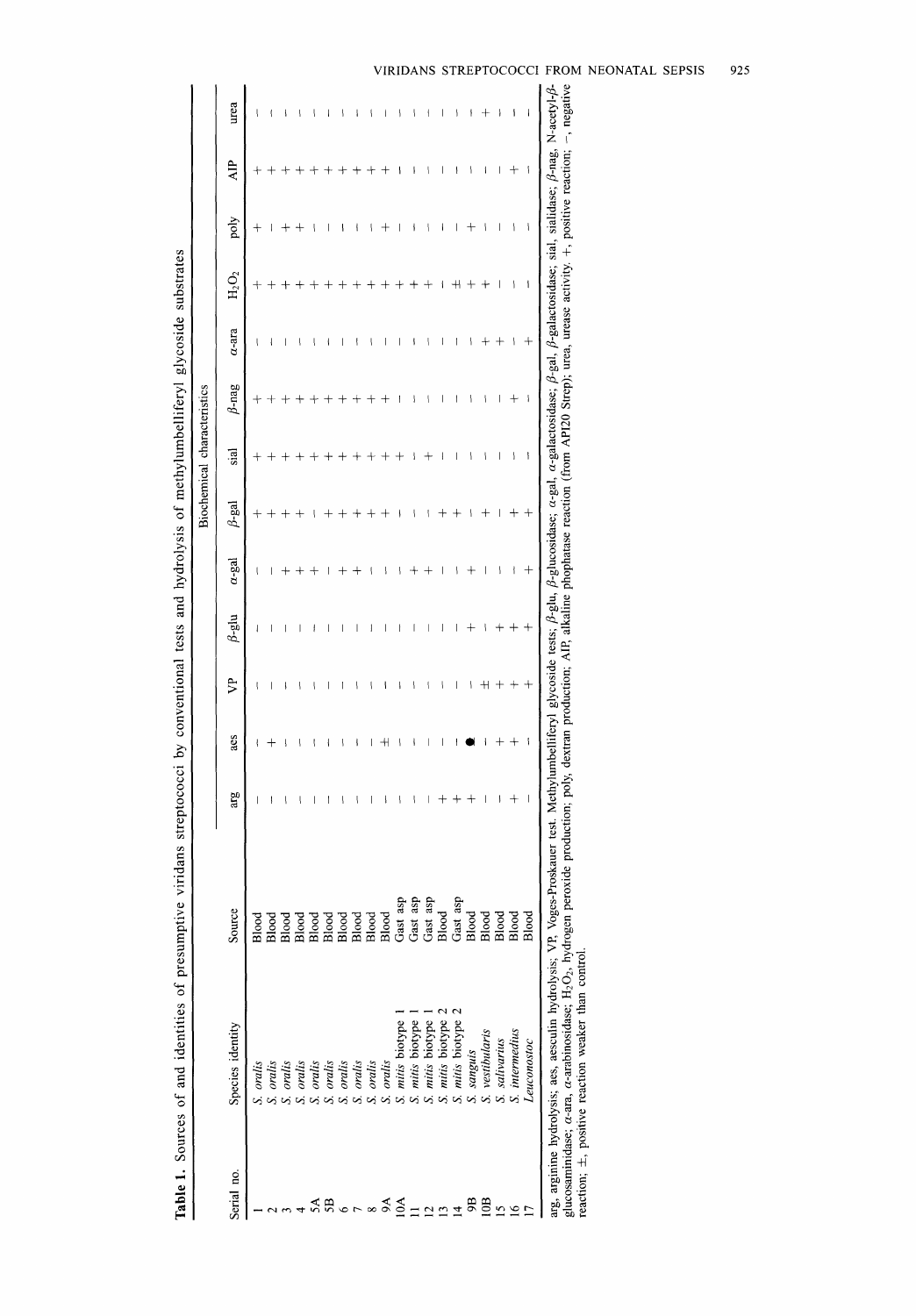|            | Rapid ID 32 Strep |                        | AP20 Strep  |                       |
|------------|-------------------|------------------------|-------------|-----------------------|
| Serial no. | Profile no.       | Identity $(\%)$        | Profile no. | Identity $(\% )$      |
|            | 46076643100       | S. oralis (99.8)       | 0270451     | S. oralis (99.0)      |
| 2          | 66076643120       | S. oralis (99.8)       | 4270451     | S. oralis (89.6)      |
| 3          | 46076643100       | S. oralis (99.9)       | 0270441     | S. oralis (99.9)      |
| 4          | 46052643120       | S. oralis (99.9)       | 0270441     | S. oralis (99.9)      |
| 5A         | 66072443121       | S. oralis (99.4)       | 0270450     | $S.$ sanguis $(54.5)$ |
| 5B         | 46056643100       | S. oralis (99.9)       | 0270451     | S. oralis (99.9)      |
| 6          | 46072443100       | S. oralis (99.2)       | 0270451     | S. oralis (99.9)      |
| 7          | 66076641120       | S. oralis (99.1)       | 0270451     | S. oralis (99.0)      |
| 8          | 46076643120       | S. oralis (99.9)       | 0270450     | $S.$ sanguis $(54.5)$ |
| <b>9A</b>  | 02052463120       | S. oralis (98.2)       | 0070441     | S. mitis (88.1)       |
| 10A        | 02052043100       | S. mitis 1 (50.6)      | 0240440     | $S.$ sanguis $(43.4)$ |
| 11         | 00012441100       | S. mitis 1 (99.1)      | 0040400     | S. mitis 2 (97.0)     |
| 12         | 02052443100       | S. mitis (68.7)        | 0240440     | S. sanguis (43.4)     |
| 13         | 50016441100       | S. mitis 2 (99.9)      | 0051401     | S. mitis 1 (99.5)     |
| 14         | 50076441100       | S. mitis 2 (82.7)      | 0051401     | S. mitis 1 (99.5)     |
| 9Β         | 30032441120       | $S.$ sanguis $(99.6)$  | 4041411     | $S.$ sanguis $(86.6)$ |
| 10B        | 60036401102       | S. vestibularis (94.5) | 0050410     | $S.$ oralis $(55.1)$  |
| 15         | 20022341110       | $S.$ equinus $(68.9)$  | 5040211     | Listeria (38.8)       |
| 16         | 54023001110       | S. constellatus (99.1) | 5061010     | S. intermedius (88.0) |
| 17         | 62054003101       | Leuconostoc (99.9)     | 1210450     | S. defectivus (52.6)  |

**Table 2.** Speciation of presumptive isolates of viridans streptococci by the Rapid ID 32 Strep and API2O Strep systems

(0070401), but had  $\alpha$ -galactosidase been positive (0270441) would have been identified as S. *oralis* at 99.9% probability. Five isolates  $(10A-14)$  were identified as *S. mitis* by the Rapid API 32 Strep. Three of these (IOA, 11 and 12) met the criteria for *S. mitis* given by Beighton *et al.* [10] and are recorded as *S. mitis* biotype 1, following the terminology of Kilian *et al.* [11]. Two of these isolates were identified as S. *mitis* 1 by the Rapid ID 32 Strep, but as S. *mitis*  2 by the API20 Strep. Isolate 12 was identified as *S. mitis* by the Rapid ID 32 Strep at 68.7% probability, and as *S. sanguis* (43.4%) by the API20 Strep, which would have identified S. *oralis* at 95.6% had the starch hydrolysis result been positive. Two isolates (13 and 14) were identified as S. *mitis* biotype 2 according to the terminology of Kilian *et al.* [ll]. These strains were arginine positive and aesculin negative, but were excluded from *S. sanguis, S. parasanguis, S. gordonii*  and *S. crista* (tufted fibril group) by the absence of Nacetyl- $\beta$ -glucosaminidase,  $\beta$ -glucosidase,  $\alpha$ -galactosidase,  $\alpha$ -fucosidase,  $\beta$ -fucosidase or  $\alpha$ -arabinosidase activity [lo]. They were identified as S. *mitis* 2 by the Rapid ID 32 Strep, but as **S.** *mitis* 1 by the API20 Strep. Strain 9B was a typical S. *sanguis,* and was identified as this species by all the methods used. Isolate 10B showed a typical biochemical pattern for *S. vestibularis* in conventional tests (weak VP and urease positive) as well as  $\alpha$ -arabinosidase activity [15], and was identified as this species by the Rapid ID 32 Strep. However, the API20 Strep software does not include **S.** *vestibularis,* and the organism was identified as *S. oralis* with low probability. Isolate 15 was identified as *S. salivarius* as it was  $\beta$ -glucosidase and  $\alpha$ -arabinosidase positive, arginine negative and produced levan on sucrose 5% agar. The organism was identified as S. *equinus* (68.9%) by the Rapid ID 32 Strep and *Listeria* **sp.** (38.8%) by the API20 Strep

system. Both identities were rejected as the organism was negative for Lancefield group D antigen and catalase activity. The commercial systems offered *S. salivarius* at lower probability for this isolate (22.1 and 12.5% respectively). Isolate 16 was identified as S. *intermedius* by conventional methods and methylumbelliferyl substrates and by the API20 Strep, but as S. *constellatus* (99.1%) by the Rapid ID 32 Strep. These species plus *S. anginosus* were previously often reported as *'S. milleri'* [16], but were separated by differences in hydrolysis of methylumbelliferyl glycoside substrates [17, 18]. Isolate 17 was identified as a *Leuconostoc* sp. at high probability (99.9%) by the Rapid ID 32 Strep and this identity was accepted because the organism was vancomycin resistant in addition to being pyrrolidonylarylamidase and leucine aminopeptidase negative in both API systems [19]. The API20 Strep for this isolate gave S. *defectivus* at 52.6% and *Leuconostoc* sp. at 36.3% probability.

#### **Discussion**

All the organisms identified in this study were from early onset cases of suspected neonatal sepsis. Therefore, we believe that the organisms were acquired from the mother by vertical transmission. Ten of the 16 blood culture isolates were typical S. *oralis* as defined by Beighton *et al.* [lo]. Although *S. oralis* is the species most frequently reported from adult neutropenic patients we have not noted any reports of isolations of this species from neonates, and did not recognise it before 1995, because it was not included in versions of the API20 Strep profile register prior to V5.1., in which *S. oralis* is included. All the isolates of *S. oralis* were alkaline phophatase positive, a result that concurred with the description by Kilian et al. [11].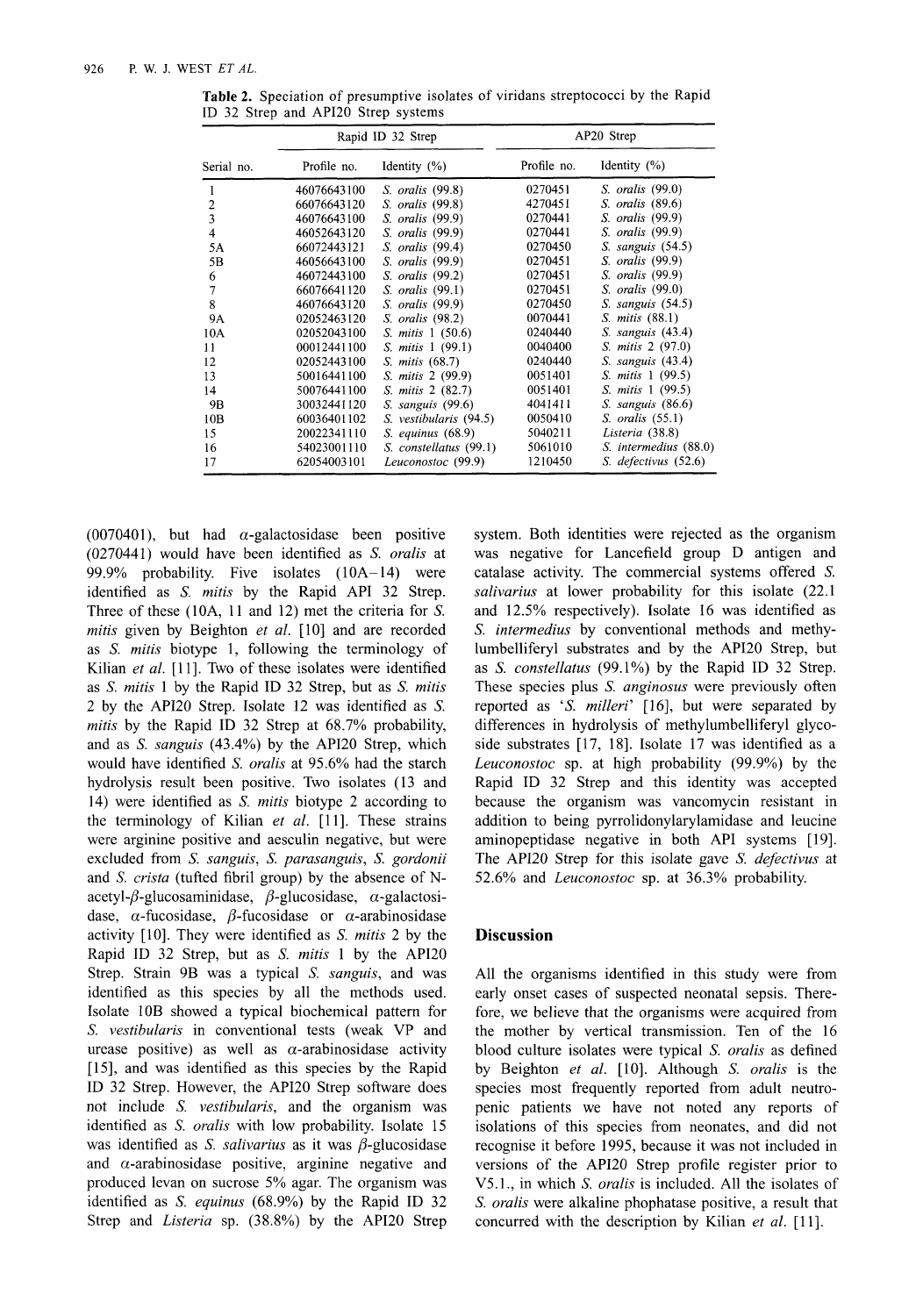A further five isolates were identified as *S. mitis* based on the descriptions of Beighton *et al.* [10] and Kilian *et al.* [l 13, although *S. mitis* biotype 2 isolates in the present study were negative for N-acetyl- $\beta$ -glucosaminidase and  $\beta$ -glucosidase activity with methylumbelliferyl substrates. Kilian *et al.* [ll] proposed *S. mitis*  biotype 2 for arginine positive strains from his collection which had *S. mitis-type* cell-wall composition (Lys-direct peptidoglycan and ribitol teichoic but lacking rhamnose). The cell-wall composition of the isolates was not investigated in the present study. Both API systems include two *S. mitis* types, referred to as *S. mitis* 1 and *S. rnitis* 2 in the list of species identified. *S. mitis* 1 is given as arginine negative and *S. mitis* 2 99% arginine positive in the Rapid ID 32 Strep literature; however, the AP120 Strep profile register includes arginine positive and negative variants in both *S. mitis* 1 and *S. mitis* 2. Hence an isolate may be identified as *S. mitis* 1 by one API kit and as *S. mitis* 2 by the other. Both Spigelblatt *et al.*  [2] and Adams and Faix [6] reported *S. mitis* from neonatal blood cultures and all the cases documented by Adams and Faix [6] were early onset. *S. salivarius*  and *S. sanguis* isolates were reported by Spigelblatt *et al.* [2].

Members of the *'S. milleri* group' have been reported from neonates and from vaginal specimens of the mothers of infected babies [16]. S. *vestibularis* has been reported from the blood culture of an adult patient [20], but not to our knowledge from neonates. Members of the genus *Leuconostoc* have been reported from cases of sepsis, including a late onset case in a study of neonatal meningitis [21, 221.

The spectrum of organisms found in the present study, with the exception of *S. oralis,* is similar to that recorded by Spigelblatt *et al.* [2] who identified 10 of 19 neonatal blood culture isolates as *S. mitis,* eight as single isolates and two in mixed cultures with another *Streptococcus* sp., and also identified *S. sanguis* and *S. salivarius.* Some of the isolates identified as S. *mitis*  by Spigelblatt *et al.* [2] could have been *S. oralis,* as although this species was first proposed by Bridge and Sneath in 1982 [23] and an emended description was given by Kilian *et al.* in 1989 [ll], it was rarely reported from clinical specimens before publication of the identification scheme of Beighton *et al.* [lo] in 1991 and its introduction into API profile registers.

There was excellent agreement in species identity between the Rapid ID 32 Strep and conventional plus methylumbelliferyl substrate tests, with agreement to species level for 17 of 19 streptococcal isolates, provided that two S. *mitis* biotypes were accepted. *S. intermedius* was identified as *S. constellatus,* a closely related species [17, 181. The *Leuconostoc* sp. was also correctly identified. The only major discrepancy was in the identification of the isolate that was identified as S. *salivarius* based on conventional and rapid

methods; however, both API systems did offer *S. salivarius* at lower probability. The API20 Strep system performed less satisfactorily than the Rapid ID 32 Strep, as it does not contain certain critical tests such as urea and N-acetyl- $\beta$ -glucosaminidase which are essential to identify all the currently recognised species of viridans streptococci.

The predominance of *S. oralis* was a novel finding and the occurrence of this and other species of viridans streptococci in vaginal swabs taken from prenatal patients is currently being investigated.

#### **References**

- 1. Gladstone IM, Ehrenkranz RA, Edberg SC, Baltimore RS. A ten-year review of neonatal sepsis and comparison with the previous fifty-year experience. *Pediatr Infect Dis J* 1990; **9:**  819-825.
- 2. Spigelblatt L, Saintonge **J,** Chicoine R, Laverdiere M. Changing pattern of neonatal streptococcal septicemia. *Pediatr Infect Dis* 1985; **4:** 56-58.
- 3. Nyhan WL, Fousek MD. Septicemia of the newborn. *Pediatrics*  1958; **22:** 268-278.
- 4. Broughton RA, Krafka R, Baker CJ. Non-group D alphahemolytic streptococci: new neonatal pathogens. *J Pediatr*  1981; **99:** 450-454.
- 5. Al-Sawan RMZ, Jesuraj L, West **P,** Al-Saleh Q. Bacterial septicemia in Farwania neonatal unit Kuwait. *J Kwt Med Assoc*  1997; **29:** 291-296.
- 6. Adams JT, Faix RG. *Streptococcus mitis* infection in newborns. *J Perinatol* 1994; **14:** 473-478.
- 7. Beighton D, Carr AD, Oppenheim BA. Identification of viridans streptococci associated with bacteraemia in neutropenic cancer patients. *J Med Microbiol* 1994; **40:** 202-204.
- 8. Homer KA, Kelley **S,** Hawkes **J,** Beighton D, Grootveld MC. Metabolism of glycoprotein-derived sialic acid and n-acetyglucosamine by *Streptococcus oralis. Microbiology* 1996; **142:**  <sup>1221</sup>- 1230.
- 9. Homer KA, Whiley RA, Beighton D. Proteolytic activity of oral streptococci. *FEMS Microbiol Lett* 1990; **67:** 257-260.
- 10. Beighton D, Hardie JM, Whiley RA. A scheme for the identification of viridans streptococci. *J Med Microbiol* 1991; **35:** 367-372.
- 1. Kilian M, Mikkelsen L, Henrichsen J. Taxonomic study of viridans streptococci: description of *Streptococcus gordonii* sp. nov. and emended descriptions of *Streptococcus sanguis* (White and Niven 1946), *Streptococcus oralis* (Bridge and Sneath 1982), and *Streptococcus mitis* (Andrewes and Horder 1906). *Int J Syst Bacteriol* 1989; **39:** 471-484.
- 2. Freney J, Bland **S,** Etienne M, Desmonceaux M, Boeufgras JM, Fleurette J. Description and evaluation of the semiautomated 4 hour Rapid ID 32 Strep Method for identification of streptococci and related genera. *J Clin Microbiol* 1992; **30:**  2657-266 1.
- 13. Waitkins **SA,** Ball LC, Fraser CA. A shortened scheme for the identification of indifferent streptococci. *J Clin Pathol* 1980; **33:** 47-52.
- 14. West PWJ, Foster HA, Electricwala Q, Alex A. Comparison of five methods for the determination of arginine hydrolysis by viridans streptococci. *J Med Microbiol* 1996; **45:** 501-504.
- 15. Whiley RA, Hardie JM. *Streptococcus vestibularis* sp. nov. from the human oral cavity. *Int J Syst Bacteriol* 1988; **38:**  335-339.
- 16. Raymond **J,** Bergeret M, Francoual C, Chavinie J, Gendrel D. Neonatal infection with *Streptococcus milleri. Eur J Clin Microbiol Infect Dis* 1995; **14:** 799-801.
- 17. Whiley RA, Beighton D. Emended descriptions and recognition of *Streptococcus constellatus, Streptococcus interrnedius,* and *Streptococcus anginosus* as distinct species. *Int J Syst Bacteriol*  1991; **41:** 1-5.
- 18. Whiley RA, Fraser H, Hardie JM, Beighton D. Phenotypic differentiation of *Streptococcus intermedius, Streptococcus*